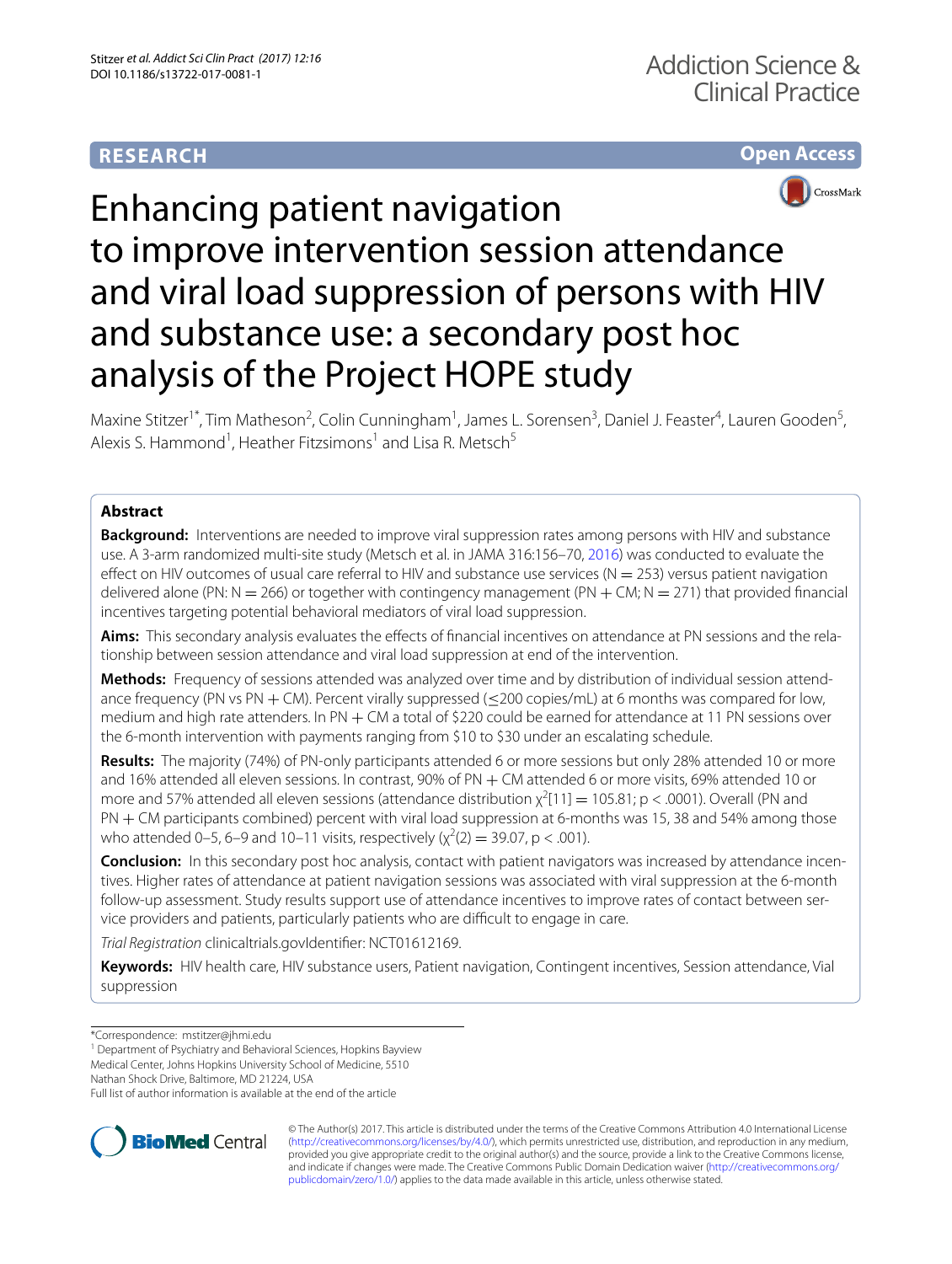# **Background**

Inconsistent engagement with health care services is common among individuals with substance use disorders  $[2]$  $[2]$ . This is especially problematic for people living with HIV, due to the importance of ongoing engagement in care for optimal health outcomes. Because drug use can interfere with every step of the treatment cascade [\[3](#page-4-2)], there is evidence that HIV-infected drug users may have faster disease progression, higher risk of acquiring new AIDS-defning conditions [[4\]](#page-4-3) and higher rates of hospitalization  $[5]$  $[5]$  compared to non-drug users. Azar et al.  $[6]$  $[6]$ came to similar conclusions in a review of studies that addressed the associations among Alcohol Use Disorder (AUD), health care utilization, adherence to antiretroviral medications, and HIV treatment outcomes. These fndings underscore the importance of focused engagement in care interventions for vulnerable populations with substance use.

Contingency management (CM) in the form of fnancial incentives for uptake and adherence to health care services has promising results in a variety of settings [\[7](#page-5-1)]. Examples of simple but efective attendance interventions include fnancial incentives for return to a test site to receive HIV  $[8]$  $[8]$  or tuberculosis  $[9, 10]$  $[9, 10]$  $[9, 10]$  $[9, 10]$ ) test results, completion of a 3-injection course of hepatitis B vaccine [[11](#page-5-5)] return to a substance use disorders treatment program following intake to complete an individualized service plan [[12\]](#page-5-6) and persistence with substance use disorders treatment when modest fnancial incentives were ofered for a return visit to the clinic following intake and for attendance on day 5 post-admission [\[13](#page-5-7)].

Studies targeting sustained attendance at therapy visits have also shown contingent fnancial incentives to be efficacious in improving engagement in HIV care among persons with substance use disorders [\[14](#page-5-8), [15](#page-5-9)]. Other studies using a variety of specifc incentive delivery methods report that incentives improve attendance at counseling sessions  $[16–22]$  $[16–22]$  or psychiatric services  $[23]$  $[23]$  $[23]$ in substance use disorders treatment programs. However, studies to date have not shown the efectiveness of contingency management in improving health-related outcomes including viral load suppression among HIVpositive substance users [\[1](#page-4-0), [7,](#page-5-1) [15\]](#page-5-9).

A recently completed 3-arm multi-site study conducted within the National Drug Abuse Treatment Clinical Trials Network (CTN 0049/Project HOPE: Hospital as Opportunity for Prevention and Engagement for HIV Infected Drug Users) provided an opportunity to examine the potential value of adding incentives to a behavioral intervention platform in improving HIV outcomes among substance users with uncontrolled HIV. CM was incorporated into a patient navigation (PN) intervention designed to improve engagement in HIV care and substance use treatment and adherence with HIV health care regimens among persons with HIV and substance use. Patient navigation is a clinical support intervention that uses motivational interviewing techniques and a fexible, problem-solving approach to overcoming barriers [[24,](#page-5-13) [25](#page-5-14)] with the aim of promoting engagement in health care services. A navigation approach has been previously shown efective for improving linkage to [[26](#page-5-15)] and retention in [\[27](#page-5-16)] HIV care. Outcomes for the navigation intervention with  $(PN + CM)$  and without  $(PN \text{ only})$ incentives was compared to a usual care referral group.

The primary outcome paper from the HOPE study  $[1]$  $[1]$ showed no diference among the 3 study arms at the primary 12-month endpoint, 6-months after the intervention ended. However, a secondary analysis showed that at 6 months, immediately after conclusion of the interventions, rates of viral load suppression were 38.2, 43.1 and 50.4% in usual care, PN-only and  $PN + CM$ , respectively with  $PN + CM$  rates being significantly ( $p = .03$ ) higher compared to the usual care control. The present secondary post hoc analysis expands on these fndings by analyzing attendance incentive efects over time during the intervention, diferences in session attendance for PN versus  $PN + CM$ , and the relationship between PN contact and viral load suppression at the 6-month outcome time point.

## **Methods**

The HOPE study enrolled and randomized 801 persons with HIV and substance use recruited from 11 hospitals across the US. More detail on study methods as well as participant characteristics can be found in the primary outcome manuscript  $[1]$  $[1]$ . The study was approved by local IRBs at each participating institution. Human subjects signed informed consent prior to participation. Eligibility criteria included having a detectable HIV viral load and evidence of (in medical records) any opioid, stimulant (cocaine, amphetamines, ecstasy) or heavy alcohol use within the past year. Participants were randomly assigned in a 3-arm design to receive standard of care which typically included referral to HIV and substance use services or one of two patient navigation interventions delivered with  $(PN + CM; N = 271)$  or without  $(PN \text{ only}; N = 266)$ a multi-target incentive program. Participants in both PN conditions receive the same PN intervention lasting 6 months with 11 sessions specifed in the protocol. During the sessions, navigators used motivational interviewing techniques to assist participants to draw on their own capabilities and resources while specifcally encouraging them to engage in HIV care, initiate or reinstate antiretroviral therapy and take steps to reduce or stop their substance use, potentially including entry into substance use disorders treatment. Session schedules were fexible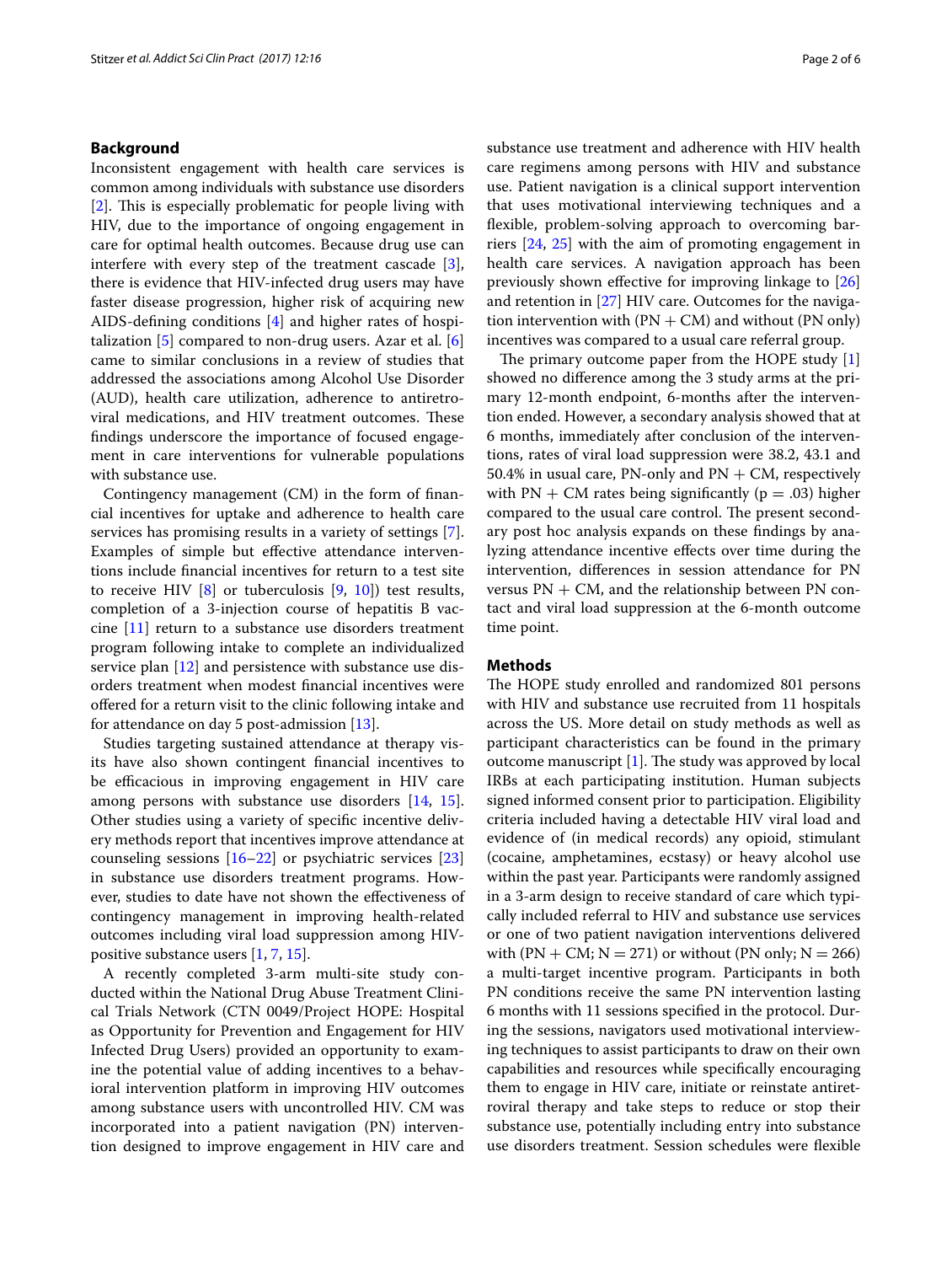in both timing and location, with the intent that they be more frequent during early months of the intervention and less frequent in later months.

 $PN + CM$  participants could earn up to a total of \$1160 during the 6-month intervention by meeting target goals on 8 diferent behaviors related to HIV treatment engagement and substance use abatement. Behavior targets included attending HIV care doctor visits, providing evidence of an active anti-retroviral medication prescription, entering substance abuse treatment and providing drug negative urine samples at PN visits. Details of the multi-target CM plan and rationale have been described [[28\]](#page-5-17). For attendance at the 11 PN sessions, one of the components of the full multi-target incentive plan, a total of \$220 (19% of total possible earnings) could be earned under an escalating schedule that increased by \$2 for each successive session attended from \$10 for session 1 to \$30 for session 11. Payment was made for all sessions independent of when or where they occurred. Participants could receive earnings immediately or hold them in an account for receipt at a later time. Payment was made in cash (4 sites) or debit card transfer (1 site), in gift cards to local retail establishments (4 sites) or with a combination of cash and gift cards (2 sites; one using patient choice).

For this analysis, the  $PN + CM$  and CM conditions were compared on sessions attended over the 6-month intervention period and on HIV viral load suppression, at 6 months. The 6-month outcome time point was selected for this post hoc analysis because this outcome assessment occurred directly after completion of the intervention period. The Wilcoxon test for difference in medians is used to test between group (PN-only vs  $PN + CM$ ) diferences in attendance frequency due to the non-normal distribution of attendance frequency. We report the normal-approximation to the Wilcoxon test statistic due to the relatively large sample [\[29\]](#page-5-18). Categorical comparisons are tested using Chi square. Attendance frequency categories (0–5, 6–9, 10–11 sessions attended) used to analyze the association with viral suppression outcomes are based on empirical examination of obtained attendance frequency distributions.

## **Results**

Figure [1](#page-2-0) shows the signifcantly diferent distribution of session attendance frequency for PN only and  $PN + CM$ participants ( $\chi^2$  [11] = 105.81; p < .0001). There is a sharp peak of attendance in the  $PN + CM$  group where 56.5% of participants attended all eleven sessions, 69% attended 10 or more and 90% attended 6 or more sessions. The contrasting distribution in the PN only group shows that the majority (74.4%) attended 6 or more sessions but only 28.2% attended 10 or more and 16.2% attended all eleven sessions. Median number of sessions attended differed significantly between the two groups ( $z = -9.8$ ,  $P < .0001$ ). Median sessions attended was 7 (interquartile range [IQR], 5–10) for the PN-only group versus 11  $( IQR, 8-11)$  in the  $PN + CM$  group.

Figure [2](#page-3-0) shows how sessions were distributed over time (mean sessions per month) for the two groups. Between group diferential was greatest in the frst month when  $PN + CM$  participants attended nearly one whole visit more than navigation only participants (2.9 vs 2.1 visits). Frequency of visits declined over months 1–5 in both groups, but mean visits remained higher for the  $PN + CM$  than for PN only group throughout this time period ( $\chi^2[5] = 24.03;$  p –.0002).

As shown in Fig. [3](#page-3-1) with data combined for the two groups, there was a linear relationship between PN visit attendance and viral load suppression. Among those

<span id="page-2-0"></span>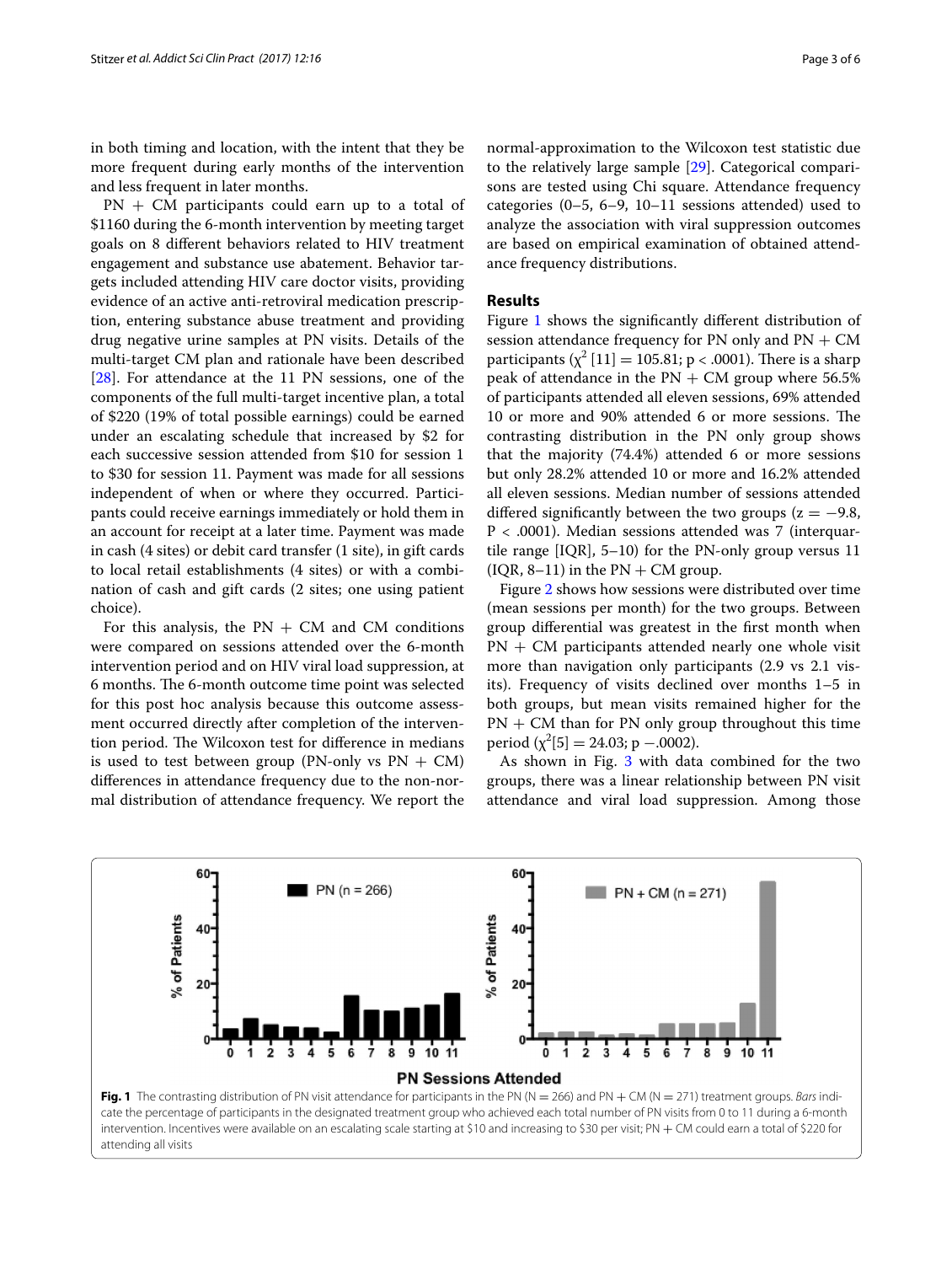

<span id="page-3-0"></span>

<span id="page-3-1"></span>attending 0-5 sessions, only 15.4% were virally suppressed at 6 months. Suppression rate more than doubled, rising to 37.9% among those attending an intermediate number of sessions  $(6-9)$ . The highest rate of viral load suppression at 54% was seen in those who attended at least 10 of the 11 possible sessions (total sample  $\chi^2(2) = 39.07$ ,  $p < .001$ ). Table [1](#page-3-2) shows that this relationship was apparent for the PN ( $\chi^2(2) = 14.72$ , p < .001) and PN + CM  $(\chi^2(2) = 24.35, p < .001)$  groups separately as well.

<span id="page-3-2"></span>

| Visits<br>attended | PN  |                             | $PN + CM$ |                             |
|--------------------|-----|-----------------------------|-----------|-----------------------------|
|                    | N   | % with viral<br>suppression | N         | % with viral<br>suppression |
| $0 - 5$            | 57  | 19.3                        | 21        | 4.8                         |
| $6 - 9$            | 116 | 40.5                        | 53        | 32.1                        |
| $10 - 11$          | 75  | 52.0                        | 186       | 54.8                        |
| Total              | 248 |                             | 260       |                             |

# **Discussion**

As previously reported [[1\]](#page-4-0), attendance incentives embedded in a multi-target contingency management program for persons with HIV and substance use increased contact between participants and their assigned navigators. Our analysis expanded on median diferences previously reported. The most notable finding is in the number of patients attending all eleven of the possible scheduled sessions. Rates of full attendance were 3.5 times higher for  $PN + CM$  than for  $PN$  only participants. The increase in visit frequency for navigation only in month 6 is likely related to the opportunity to complete 6-month data collection for additional payment at that time.

The results are consistent with previous literature demonstrating that contingent fnancial incentives are efective for improving contact with services. Here, we also demonstrate a signifcant association between viral suppression and rates of attendance independent of whether incentives were used in the PN protocol. Specifcally, in the combined groups, the more sessions attended, the more likely participants were to have viral suppression. This relationship suggests that the PN intervention was a useful part of the overall strategy for achieving the desired health outcome, with role of the incentives being to increase contact with the PN services. If the PN intervention accomplished it's aims, we would expect to see higher rates of engagement in HIV care and substance abuse treatment among  $PN + CM$ compared to PN only. This prediction will be examined in subsequent secondary analyses. The potential mediating infuence of PN contact on viral load outcomes can also be further elucidated in multivariable analysis that takes into account other potential mediating and moderating variables including levels of on-going substance use. However, since multiple behaviors were incentivized in this protocol, it will not be possible to disentangle the independent mediating variable of PN contact, which could be done if PN contact were the only behavior incentivized.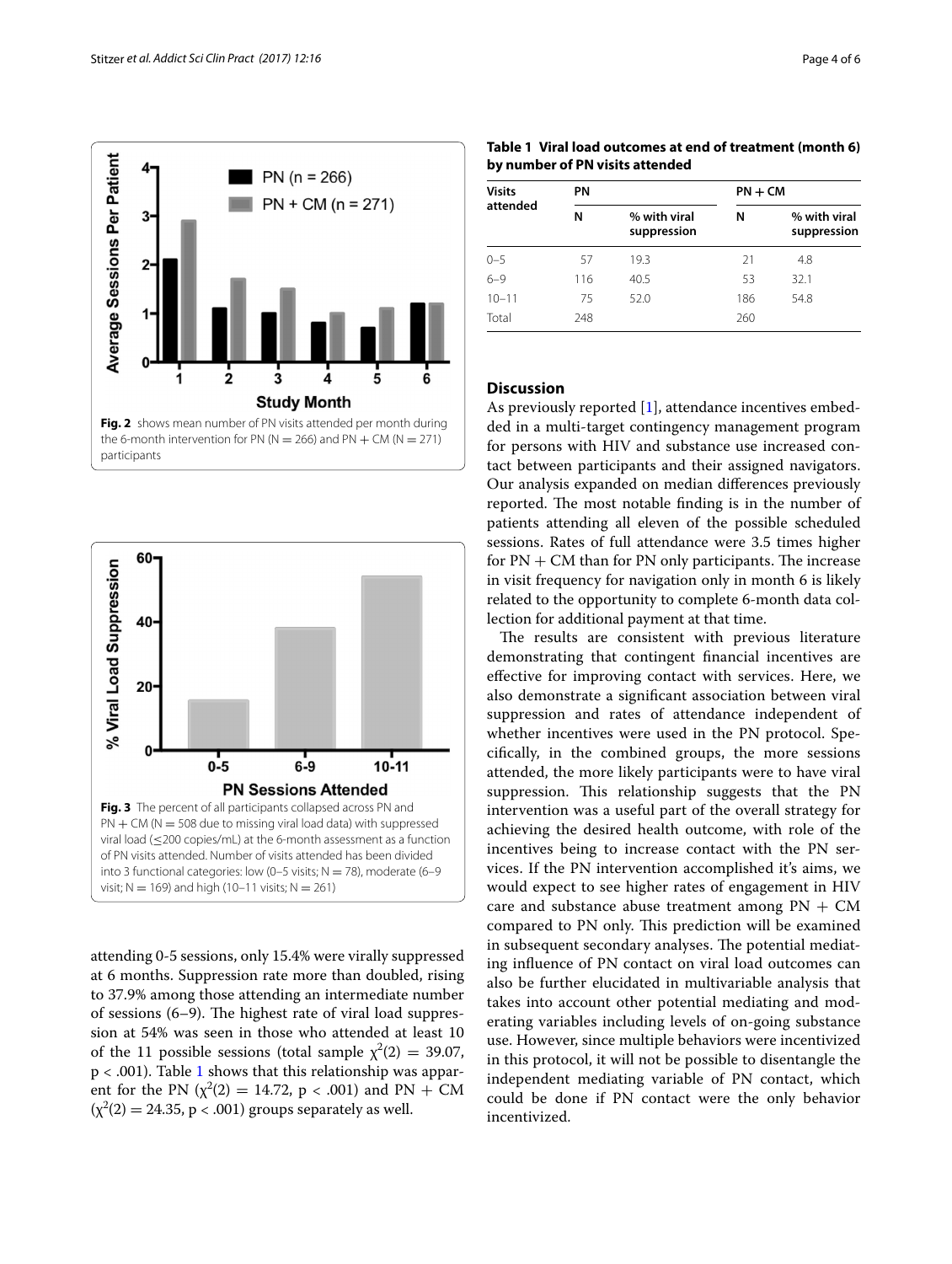While the relationship between session attendance and HIV viral suppression was strong, it is also notable that nearly half the participants who attended 10 or 11 PN sessions were not virally suppressed at 6 months despite their high rate of contact with the PN intervention. This suggests that further examination of the project HOPE data is needed to identify areas where either the PN or CM intervention or both could be further improved. This could involve prolonging or intensifying the intervention, increasing incentive amounts or altering their distribution across target behaviors. New intervention features may also be useful such as in-hospital initiation of medication treatments for HIV and/or substance abuse.

Several features of the study may have afected outcomes. These include features of the appointment scheduling specifed in the study protocol, the number and type of appointment reminders made by PNs to their participants, and details of the incentive program. For example, the diference between rates of attendance for PN versus  $PN + CM$  may have been even greater in a protocol where PN session number was not constrained. It is likely that providing the incentives immediately at PN sessions contributed to the efectiveness of the present intervention in promoting attendance at PN sessions. Further it is possible that the escalating schedule of reinforcement that provided higher incentives for attendance at later sessions played a role in supporting the full attendance observed in over half of the  $PN + CM$  participants., However, only a single set of attendance incentive parameters was tested (i.e. incentive amounts and method of delivery) and it is possible that rates of attendance could have been further improved with higher valued incentives, or that equivalent or better results could be obtained with use of other incentive delivery methods such as the prize draw method [\[30](#page-5-19)] or with fixed rather than escalating incentive values for successive attendance. More research on these parameters would be desirable.

This study showed that attendance incentives substantially improved rates of contact between persons with HIV and substance use and their patient navigators who delivered a strength-based intervention designed to encourage re-engagement into HIV health care and substance use services. The association between attendance and viral load suppression outcome is encouraging as it suggests that contact with the PN intervention was efective for improving this important health outcome. Study results support use of attendance incentives within the health care system to improve rates of contact between service providers delivering benefcial interventions and patients who need services, particularly patients who are difficult to engage in care due to untreated substance use.

#### **Abbreviations**

CM: contingency management; PN: patient navigation.

### **Authors' contributions**

DJF analyzed the data, CC created the fgures; LM had major editorial input. All authors read and approved the fnal manuscript.

#### **Author details**

<sup>1</sup> Department of Psychiatry and Behavioral Sciences, Hopkins Bayview Medical Center, Johns Hopkins University School of Medicine, 5510 Nathan Shock Drive, Baltimore, MD 21224, USA. <sup>2</sup> San Francisco Department of Public Health, 25 Van Ness Avenue Suite 500, San Francisco, CA 94102, USA.<sup>3</sup> UCSF Department of Psychiatry, Zuckerberg San Francisco General Hospital and Trauma Center, 1001 Potrero Avenue SFGH Building 20, Rm. 2117, San Francisco, CA 94110, USA. 4 Department of Public Health Sciences, University of Miami Miller School of Medicine, 1120 Northwest 14th Street, CRB 1059, Miami, FL 33136, USA.<sup>5</sup> Department of Sociomedical Sciences, Mailman School of Public Health, Columbia University, 722 West 168th Street, Room 918, New York, NY 10032, USA.

#### **Acknowledgements**

None.

#### **Competing interests**

Drs Stitzer, Metsch, Feaster, Gooden and Sorensen have received grants from the National Institute on Drug Abuse, National Institutes of Health (NIH). The authors declare that they have no other competing interests.

#### **Availability of data and materials**

Data sets analyzed for the current study are available at the National Drug Abuse Treatment Clinical Trials Network DataShare website: [http://datashare.](http://datashare.nida.nih.gov) [nida.nih.gov](http://datashare.nida.nih.gov).

#### **Ethics approval and consent to participate**

The HOPE study protocol was approved by institutional review boards at all participating institutions.

#### **Funding**

The project HOPE clinical trial and subsequent manuscript preparation activities were funded under NIDA Drug Abuse Treatment Clinical Trials Network cooperative agreements UG1DA013034, UG1DA015815 and UG1DA013720.

## **Publisher's Note**

Springer Nature remains neutral with regard to jurisdictional claims in published maps and institutional afliations.

Received: 1 December 2016 Accepted: 1 May 2017 Published online: 27 June 2017

## **References**

- <span id="page-4-0"></span>1. Metsch LR, Feaster DJ, Gooden L, Matheson T, Stitzer M, Das M, Nijhawan AE, et al. Effect of patient navigation with or without financial incentives on viral suppression among hospitalized patients with HIV infection and substance use: a randomized clinical trial. JAMA. 2016;316:156–70.
- <span id="page-4-1"></span>2. Milward J, Lynskey M, Strang J. Solving the problem of non-attendance in substance abuse services. Drug Alcohol Rev. 2014;33:625–36.
- <span id="page-4-2"></span>3. Lucas GM. Substance abuse, adherence with antiretroviral therapy, and clinical outcomes among HIV-infected individuals. Life Sci. 2011;88:948–52.
- <span id="page-4-3"></span>4. Lucas GM, Griswold M, Gebo KA, Keruly J, Chaisson RE, Moore RD. Illicit drug use and HIV-1 disease progression: a longitudinal study in the era of highly active antiretroviral therapy. Am J Epidemiol. 2006;163:412–20.
- <span id="page-4-4"></span>5. Buchacz K, Baker RK, Moorman AC, Richardson JT, Wood KC, Holmberg SD, Brooks JT. HIV Outpatient Study (HOPS) Investigators. Rates of hospitalizations and associated diagnoses in a large multisite cohort of HIV patients in the United States, 1994–2005. AIDS. 2008;2008(22):1345–54.